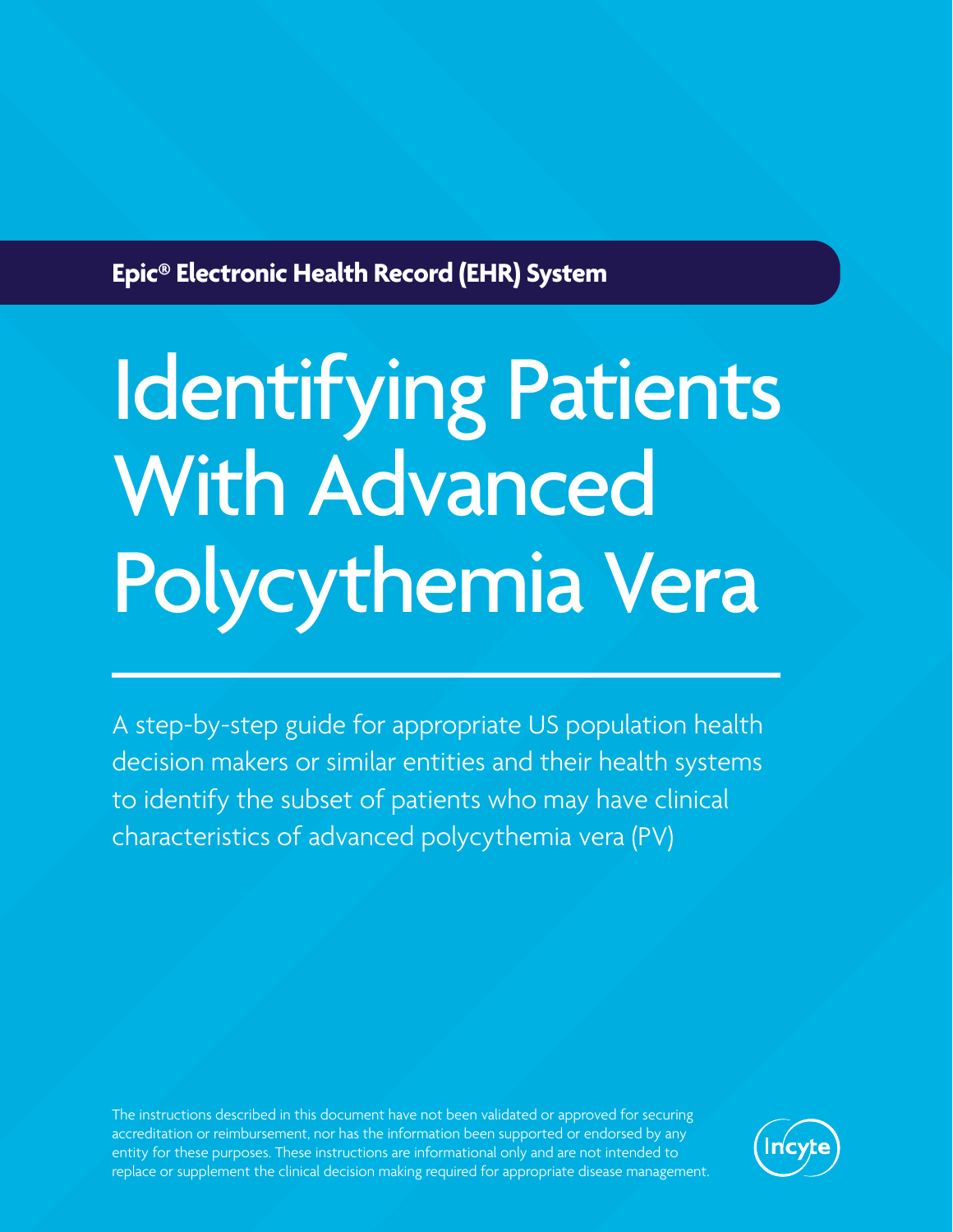### **Overview, Considerations, and Inclusion Criteria**

This document is intended to provide US population health decision makers or similar entities and their health systems with step-by-step instructions to create a patient list identifying patients who may have clinical characteristics of advanced PV.

These instructions are specific to Incyte and to the Epic EHR system and are not appropriate for other conditions, treatments, or therapeutic areas, or for other EHR systems.

The process outlined below is variable, and not all steps will apply to every health system. Any steps or settings below that are not part of a health system's standard process should be excluded or modified accordingly. Any questions should be directed to the appropriate service provider. The practice is solely responsible for the implementation, testing, monitoring, and ongoing operation of any EHR tools.



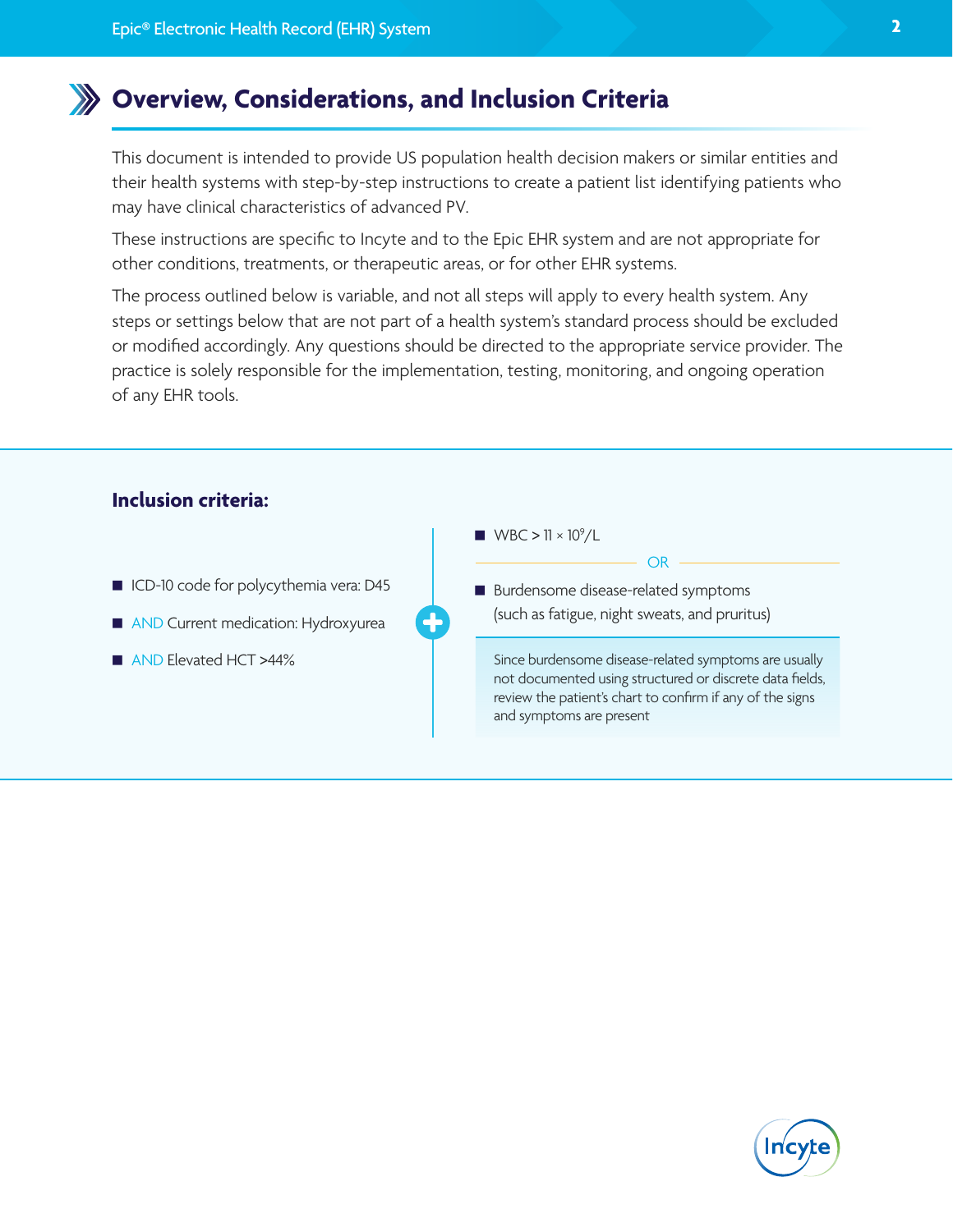## **Epic**

Epic offers two end-user reporting solutions, Reporting Workbench or SlicerDicer, to create the patient list. Consult your organization if additional user rights are required to access either functionality.

#### **Reporting Workbench**



**11** Export the data for further manipulation if desired

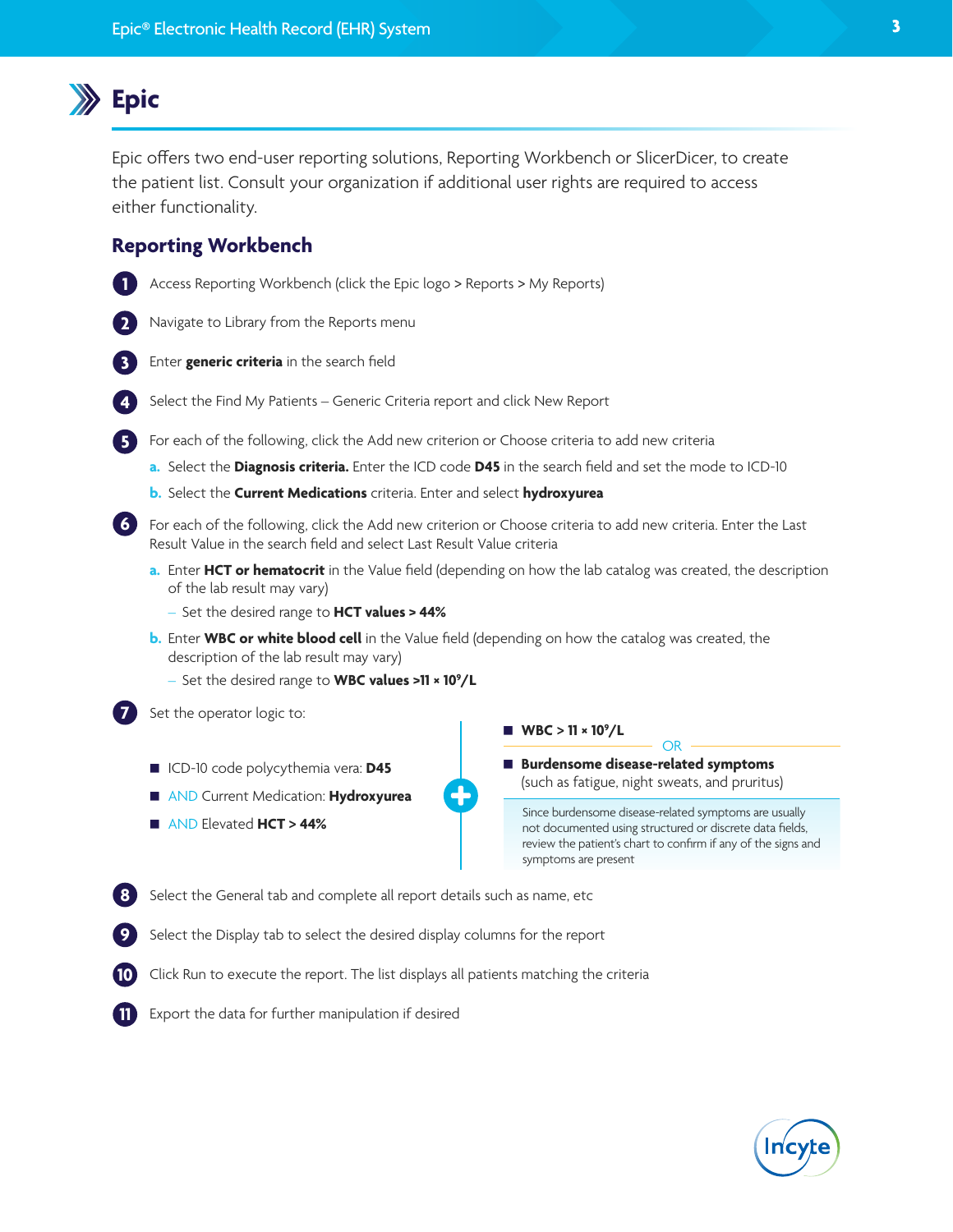## **Epic**

#### **SlicerDicer:**

- **1**
- Access SlicerDicer (click the Epic logo > Reports > SlicerDicer)
- **2 3**

**4**

**5**

**9**

Click the drop-down arrow next to All Patients and select desired target group (for example, My Patients)

- For each of the following, click + Add Criteria. A new window will display. Select the All tab on the bottom of the SlicerDicer window to display all filters
- **a.** Click the **Diagnoses folder.** Select the Diagnosis (All) criteria
	- Enter the ICD code **D45** in the search field, select it, and set the mode to ICD-10
- **b.** Click and select the **Medications folder.** Select the Current Medications criteria
	- Enter **hydroxyurea** in the search field and select it
- **c.** Click the **Lab Components** folder

Click New to start a new query

- Click in the Lab component field and enter **HCT or hematocrit** (depending on how the lab catalog was created, the description of the lab result may vary)
- Set the desired range to **HCT values > 44%**
- Click in the Lab component field and enter **WBC or white blood cell** (depending on how the lab catalog was created, the description of the lab result may vary)
- Set the desired range to **WBC values > 11 × 109 /L**
- Set the operator logic to:
	- ICD-10 code polycythemia vera: **D45**
	- AND Current Medication: **Hydroxyurea**
	- AND Elevated **HCT > 44%**



■ WBC  $> 11 \times 10^{9}$ /L

 **Burdensome disease-related symptoms** (such as fatigue, night sweats, and pruritus)

Since burdensome disease-related symptoms are usually not documented using structured or discrete data fields, review the patient's chart to confirm if any of the signs and symptoms are present

OR

- **6** Click Save As to save the query and refine the query results
- **7** Optional: Export the report to Reporting Workbench to further explore the results
- **8** Access Reporting Workbench and run the report
	- The resulting patient list may be exported to Excel for further manipulation